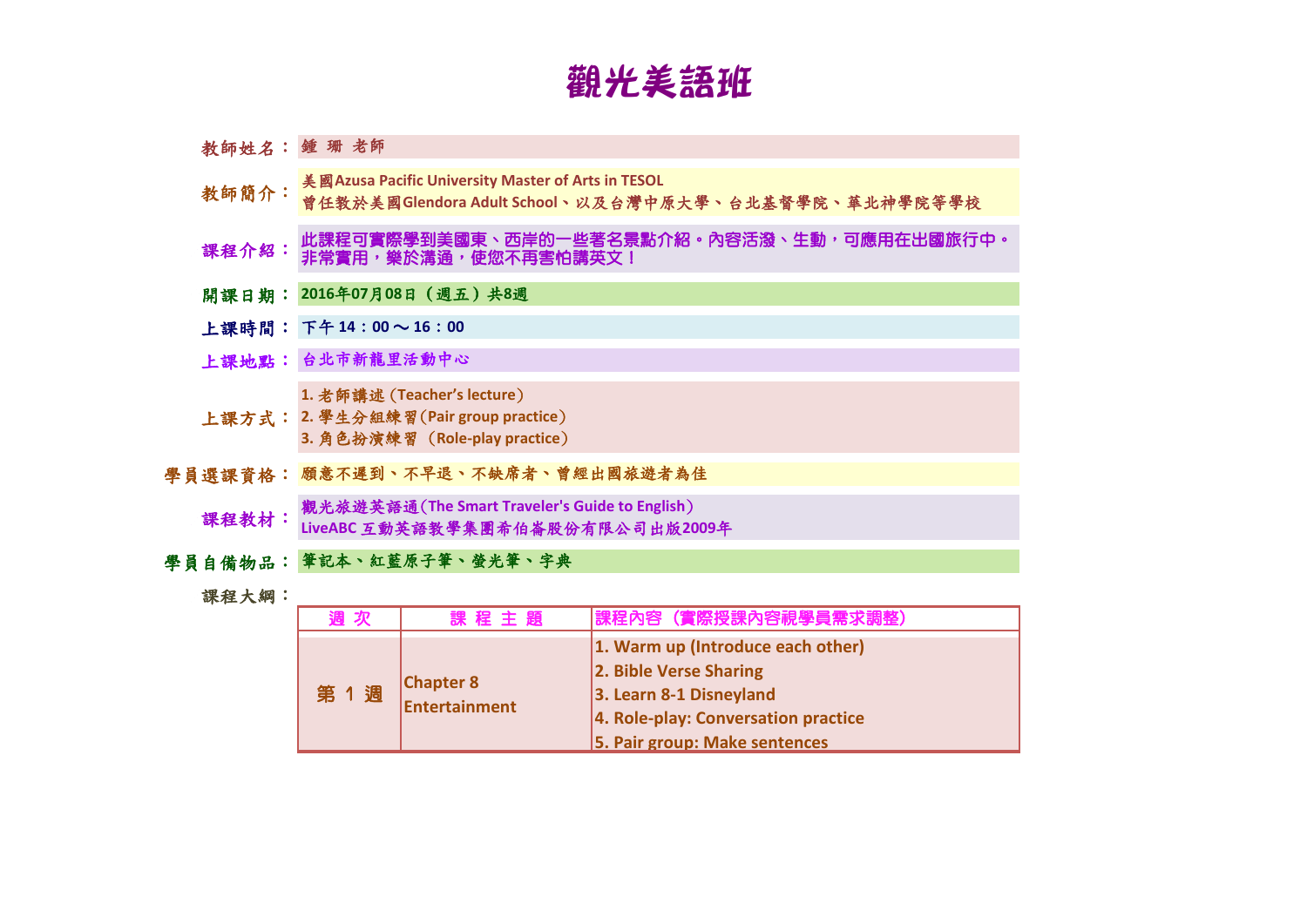| 週次    | 課程主題 | 課程內容(實際授課內容視學員需求調整)                                                                                                                                        |
|-------|------|------------------------------------------------------------------------------------------------------------------------------------------------------------|
| 第 2 週 | 同上   | 1. Warm up (Greeting each other)<br>2. Bible Verse Sharing<br>3. Review<br>4. Learn 8-2 Universal Studios<br>5. Role-play & Pair group learning            |
| 第 3 週 | 同上   | 1. Warm up (Greeting each other)<br>2. Bible Verse Sharing<br>3. Review<br>4. Learn 8-3 A Bus Tour to Las Vegas<br>5. Role-play & Pair group learning      |
| 第 4 週 | 同上   | 1. Warm up (Greeting each other)<br>2. Bible Verse Sharing<br>3. Review<br>4. Learn 8-5 Watching a Show in Las Vegas<br>5. Role-play & Pair group learning |
| 第 5 週 | 同上   | 1. Warm up (Greeting each other)<br>2. Bible Verse Sharing<br>3. Review<br>4. Learn 8-6 The Grand Canyon<br>5. Role-play & Pair group learning             |
| 第 6 週 | 同上   | 1. Warm up (Greeting each other)<br>2. Bible Verse Sharing<br>3. Review<br>4. Learn 8-7 Arriving in New York<br>5. Role-play & Pair group learning         |
| 第 7 週 | 同上   | 1. Warm up (Greeting each other)<br>2. Bible Verse Sharing<br>3. Review<br>4. Learn 8-8 Enjoying the View<br>5. Role-play & Pair group learning            |